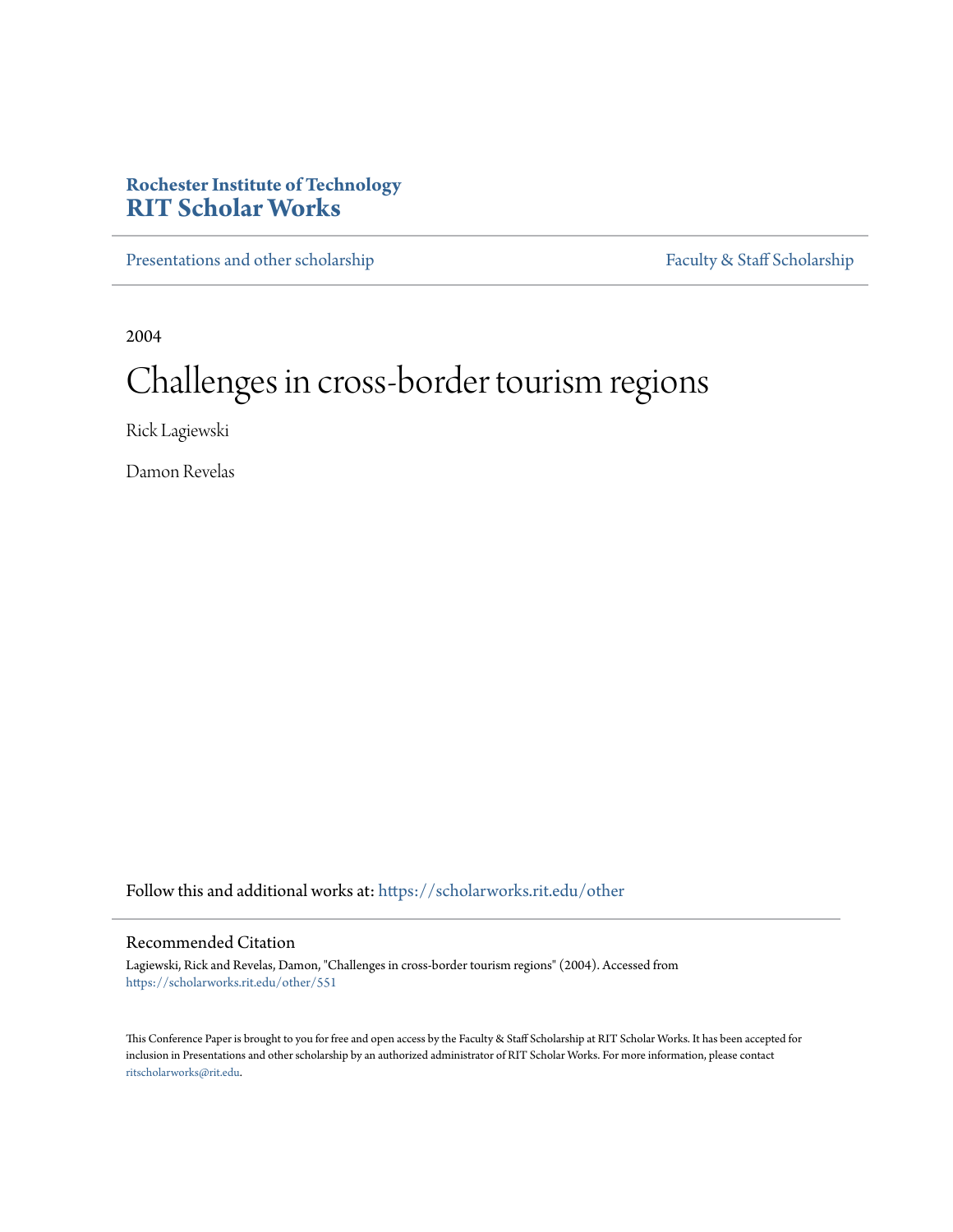## **CHALLENGES IN CROSS-BORDER TOURISM REGIONS**

Richard "Rick" M. Lagiewski Rochester Institute of Technology Rochester, New York

and

Damon A. Revelas American College of Management & Technology Dubrovnik, Croatia

#### **ABSTRACT**

This paper examines the tourism issues related to international borders. The discussion is framed around an example of countries with strained border relations specifically Bosnia-Herzegovina, Croatia and Montenegro. The challenges associated with border trade in tourism and the barriers associated with collaboration between destinations are explored. Through a quantitative instrument administered to public and private tourism organizations specific micro challenges are identify for a border region in the Southern-Adriatic.

**Key Words:** Bosnia-Herzegovina, Croatia, Montenegro, Borders, Tourism, Collaboration

## **INTRODUCTION**

The former Yugoslavia was a multi-ethnic state in south-east Europe divided administratively between six republics: Bosnia-Herzegovina, Croatia, Macedonia, Montenegro, Serbia, and Slovenia. Yugoslavia developed as a major destination for western tourists seeking sun, sand and sea tourism in the early 1960's. This development was a result of the federal government's choice to develop and market tourism on a model similar to the Western Europe and less on the level of tourism practices in the USSR and its satellite countries. Through the 60's and early 70''s much of the tourist development occurring within the former Yugoslavia took place along the coastline. This coastline largely consisted of areas within the republic of Croatia. Croatia was the most successful earner of foreign currency through tourism for the former Yugoslavia. By the early and mid 1980's Croatia's coastline was one of the top destinations for Europeans on the same levels as sun, sand and sea destinations in Spain and Greece. For the far southern-Adriatic as defined by this report the Old Town of Dubrovnik in Croatia and Kotor in Montenegro are the major attractions for the border countries involved. Before the war in 1991, that separated these two destinations politically, they had strong ties as tourist destinations between each other under one regime. The well known Atlas travel company of Dubrovnik offered many daily tours around regional destinations in and between Bosnia-Herzegovina, Croatia, and Montenegro. Sites that made the region attractive regardless if one was arriving / staying in Bosnia-Herzegovina, Croatia, or Montenegro included such places as the Bay of Kotor, Cavtat, Dubrovnik, Medugorje, and Mostar. The Adriatic highway, coastal ports and marinas, and importantly for the Southern Adriatic the Dubrovnik airport in Cilipi supported international access to these tourist destinations. With the advent of the war and the break of Yugoslavia these traditional tourist sites became less accessible depending whether one arrived from one of the three regions and depending on your place of origin and citizenship.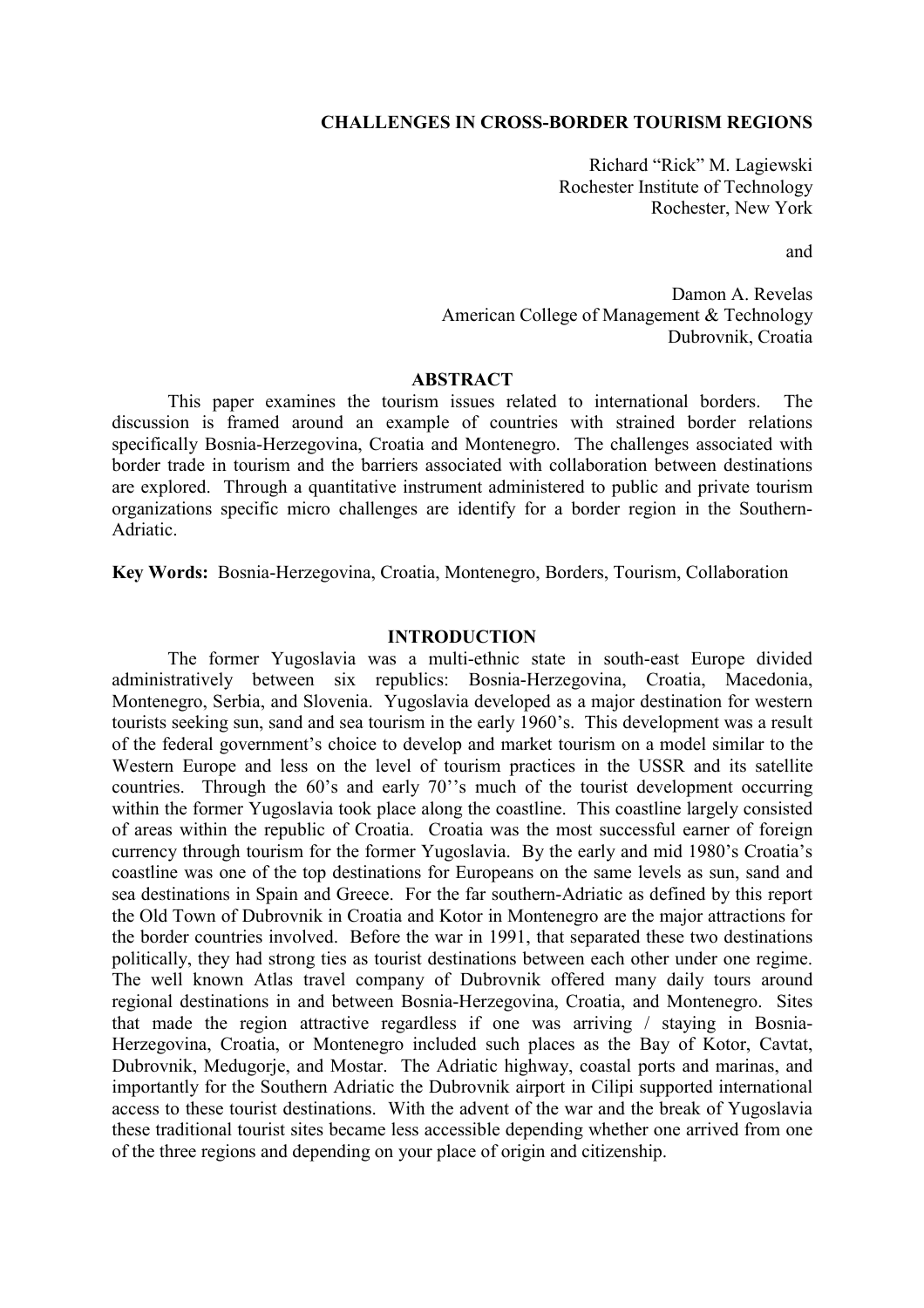#### **METHODS**

 Three meetings and conferences sponsored by The EastWest Institute: 1) *Promoting Cooperation in the border areas between Montenegro, Croatia and Bosnia and Herzegovina*, December 2000 Dubrovnik, Croatia 2) *Tourism and SME development in the border regions of Croatia, Montengro and BiH Identifying Cross-border Priorities for Action* June 3rd 2002 Dubrovnik Croatia, and 3) *Southern Adriatic Transfrontier Cooperation Forum* September 28-29 2002, Dubrovnik, Croatia, resulting in a combined attendance of approximately 200 were used as ad hoc grounds for understanding the issues facing cross-border tourism between Bosnia-Herzegovina, Croatia and Montenegro and for developing the field survey. The field survey and data collection, which was used as the foundation for this paper, was administered to 44 respondents. These respondents were made up of four broad categories: Business enterprises, Government, NGO's-Associations, and Tourist Boards. Respondents consisted of 43% from Croatia and 57% from Montenegro. Since this research was funded through the EastWest Institute's Southern Adriatic Project which included Bosnia-Herzegovina (County of Trebinje), Croatia (border area of Dubrovnik-Neretva County) and Montenegro (Bay of Kotor and Budva), an attempt to cover all three areas in this tourism study was made. However since the area covered as part of the Southern Adriatic Project does not extend far into traditionally popular tourism locations in Bosnia-Herzegovina like Mostar and Medugorje no tourism respondents were sampled in the Trebinje County of Bosnia-Herzegovina. Therefore the primary research in this study pertains to cross-border issues between Croatia and Montenegro only. The survey was administered primarily inperson by a native speaker and translated into the local language by an official interpreter for use when conducted my mail and fax. Insights and analysis was also guided by the authors work in the region since 1998 and a research fellowship in 2001 sponsored by the U.S. Department of State that focused on interorganizational relations among tourist organization in Dubrovnik-Neretva County of the southernmost Dalmatian region of Croatia.

 It is important to note that in the following sections when someone is refereed to as Croatian or a Croatian respondent or a Montenegrin respondent or from Montenegro that this only denotes that the respondent's organization is located in that country. None of the respondents or people interviewed informally were asked to identify their nationality. To avoid mistakes associated with the different spellings of place names and use of local accents, the English equivalents have been used in all cases. All errors in the document are completely the responsibility of the research team and it is with the best of their knowledge that none exist.

#### **BORDER PERCEPTIONS AND CHALLENGES**

Having a shared focus of common problems is often a necessary first step in fostering collaborative working relationships. Therefore it was necessary in this research to determine if both countries have similar views of the current border situation. The question then is do they see any problem with the current border situation and if so are these problems similar. All of the organizations business and public on both sides of the border reported having no problem conducting business in the other country. However, privately off the record each side reported being verbally treated poorly at the border crossing by officials. The most commonly identified problems revolve around the physical conditions and staffing at the border. There appears to be some concerns that the process delays travelers crossing from Montenegro to Croatia but this appears to be less of a problem for those traveling from Croatia to Montenegro. This points to a problem less shared by Croatia expressed by the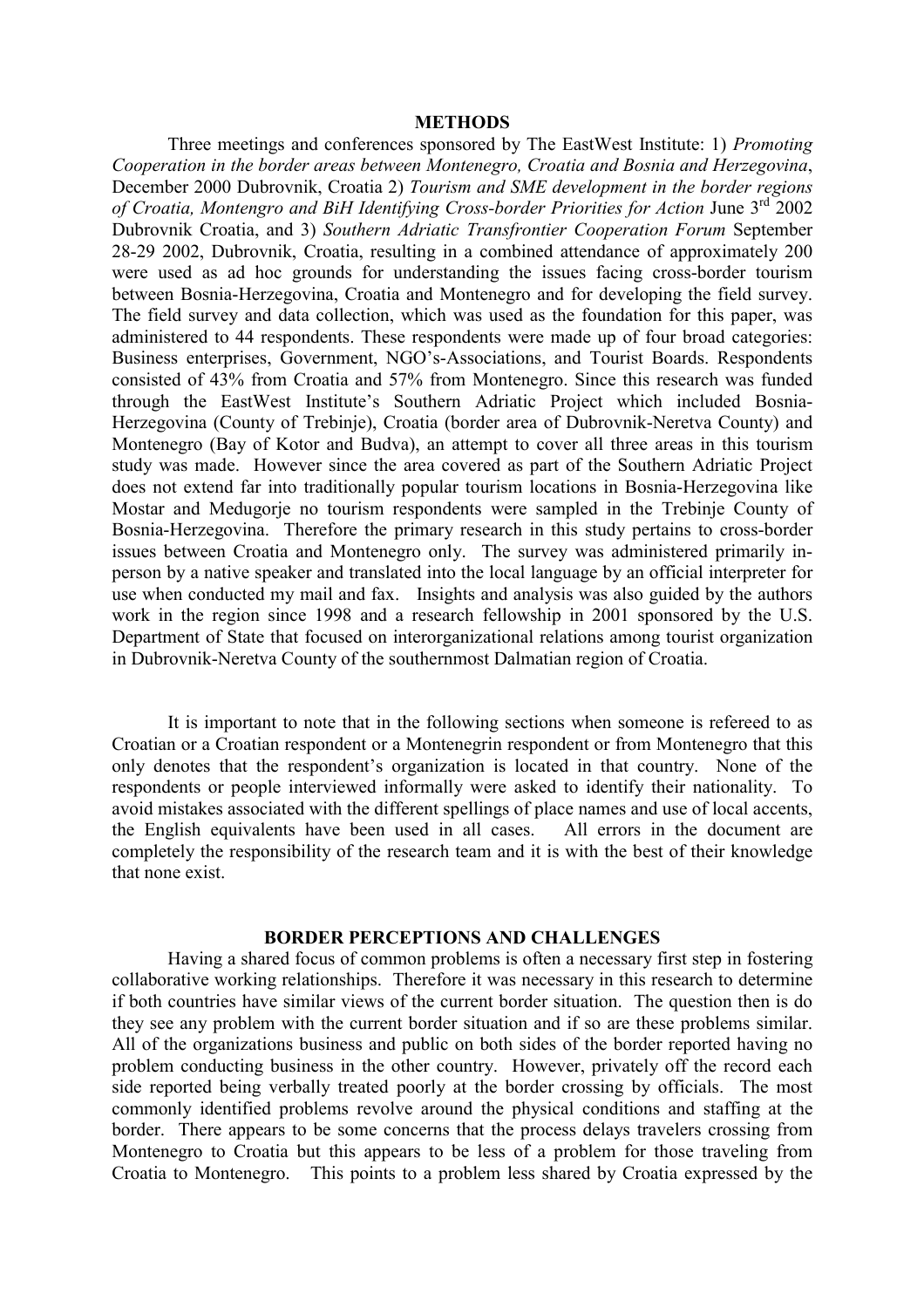Montenegrin side concerning visa requirements. This problem presents a great challenge because there is the present belief that Dubrovnik is more oriented towards Western tourist markets and that Montenegro is more oriented towards attracting Eastern European markets along with former Soviet republics. This being real or perceived in either case organizations (public, private, business, government group) from Croatia likely feel that associating their destination with destinations in Montenegro would be seen as downgrading the quality of their product strategy.

In order to address both mutual and dissimilar problems it is necessary to have the proper organizations in place with the tools, knowledge and funding not to mention the interest to accomplish such political and challenging items. Respondents from Croatia and Montenegro were asked about three broad areas concerning organizational capacities to work on issues pertaining to cross-border collaboration. When both sides were asked if they were aware of any organizations (public, private, business, government group) that are currently developing tourism between the countries around the border area two were identified. In Croatia about 5% said YES and identified the DEG (Deutsche Investitions und Entwicklungsgesellschaft, mbH). Respondents from Montenegro (44% YES) also identified the DEG. The DEG is a German development initiative with an office in Dubrovnik that has been developing a regional master plan for tourism in Croatia and Montenegro. Both sides identified three organizations unanimously as the best organizations prepared to coordinate cross-border tourism development: Ministry of Foreign Affairs, Ministry of Tourism, and local tourist boards. These organizations were not only identified as best prepared to coordinate tourist activities between both sides, but also as the organizations that should be responsible for cross-border initiatives.

In many successful cases around the globe concerning cross-border collaborations in tourism a specific organization has been formed to coordinate the improvement of the border region in question. Therefore respondents were asked if such an organization was needed. There was a very bipolar response to this question with 88% of the Montenegrin responses responding with YES their does need be a formed such an organization, and about 90% of the Croatian respondents saying NO there doesn't need to be such an organization. In both cases each side supported their NO responses with the feeling that existing organization like the Ministry of Tourism and the Tourist Boards were adequate enough. Respondents did believe an organization may help with cross-border transportation of both tourists and commerce. It was also reported that such an organization would be beneficial in improving the flow of information to both sides, and help in collaborative marketing and promotion. The respondents identified some of the main challenges to creating such a cross-border organization as: the potential lack of financial support, lack of trust to work together as a result of the war, and also the potential of increased bureaucracy. The same question was posed at the *Southern Adriatic Transfrontier Cooperation Forum* September 28-29 2002, Dubrovnik, Croatia. And the response was overwhelming against the creation of a crossborder organization or group to coordinate cooperative efforts in the tourist sector. While in the survey research almost 90% of the respondents from Montenegro said YES for the creation of such an organization this predominately non-Croatian audience at this conference said NO to the idea. The main reasons identified for the lack of support for such a crossborder organization were: the feelings it would be bureaucratic, appears as if someone was supporting reunification and also be seen as a top-down approach the issues at hand.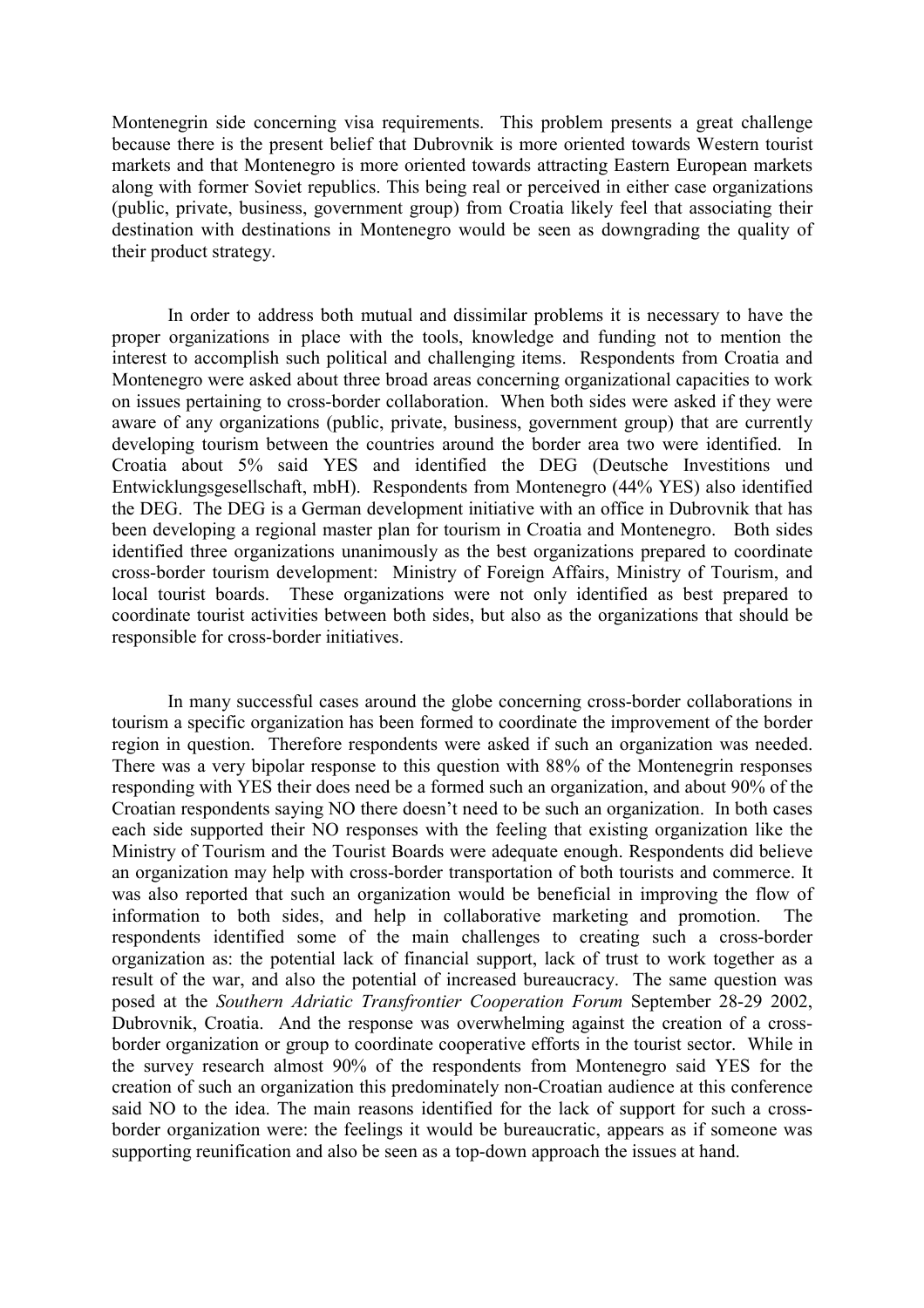The ease and convenience of border crossing is an obvious necessity for the movement of tourists to new destinations and thus impacts whether they have a positive or negative experience. Therefore respondents from both sides were asked to give their opinions to whether the border needs to be made more convenient for both locals and tourist to cross. In the case of foreign tourists there was almost 100% agreement that the border should be made more convenient to cross. Both sides believed that making the border more convenient and easy to cross would increase group and tour excursions business. It was also stated that this would lead to a greater sense of safety and security in the region. From the Montenegrin perspective easing the visa regime for Eastern European visitors is important as these markets play an important role in their tourist sector. Yet some of these markets are hindered from entering Croatia to visit Dubrovnik by current visa requirements. Respondents were also asked hypothetically if the borders were made much more open and easier to cross whether this would bring benefits to their tourist sector. About 16% of the Croatian respondents said YES and all 100% of the Montenegrin respondents responded YES. This data highlights an important issue for cross-border tourism collaboration. That is that the city of Dubrovnik continues to be the core attraction for this part of the Adriatic, and likely has greater capacities to be a competitive tourist destination on its own when compared to attractions around the Bay of Kotor and Budva in Montenegro. Croatian respondents do see benefits such a: greater excursion choices and experiences for their visitors, more business for the Dubrovnik Airport in Cilipi, and the possibility of more income for villages in Konvale, and greater use of the Casinos in Cavtat, but they are all viewed as insignificant.

Coordination to improve cross-border tourism issues is very likely not perceived as a precondition or necessity for tourism success on the Croatian side of the border. The beliefs on the Montenegrin side of the border that much more open borders and collaborative efforts would bring the tourist sector and the communities that live of it greater benefits is likely associated with the added value their destinations would have if they were providing their tourist markets easier and greater access to Dubrovnik. This is not an uncommon effect in the tourism sector where major attractions support and create a spillover effect in causing the growth and support for other attraction around its periphery. Before the war all of these regional attractions supported each other by making a visitor primary destination more attractive knowing that they could easily travel to other attractions in the area with very little complications. Croatian and Montenegrin respondent unanimously agreed that if a visitor when entering their country was automatically given permission to enter the other county that the tourist would likely visit the other country. Both sides identified that they belief tourists like experiencing new places and getting a new stamp on their passport is often a motivating factor. The fact that the border is so close to Dubrovnik and Kotor it is seen a positive draw for tourists and it is agreed by both sides this would help diversify their present tourist offer. The most often mentioned benefit of greater cross-border cooperation for the tourism sector is this research has been two fold. One that working together would create a greater sense of safety and security for those crossing the border. Also it would increase the number of visitors and excursions to each county. While it was mentioned that greater collaboration would break down some of the "prejudices" that exist from the war this was not an overwhelming theme. The border does offer a great opportunity to present stability and safety in the region and improve the traveling experience of visitors to each country. However the degree of perceived opportunities and benefits leans more towards Montenegro. The only likely way to speed of realization of such opportunities is to demonstrate to the Croatian side that somehow they need the characteristics of the area around Kotor to enhance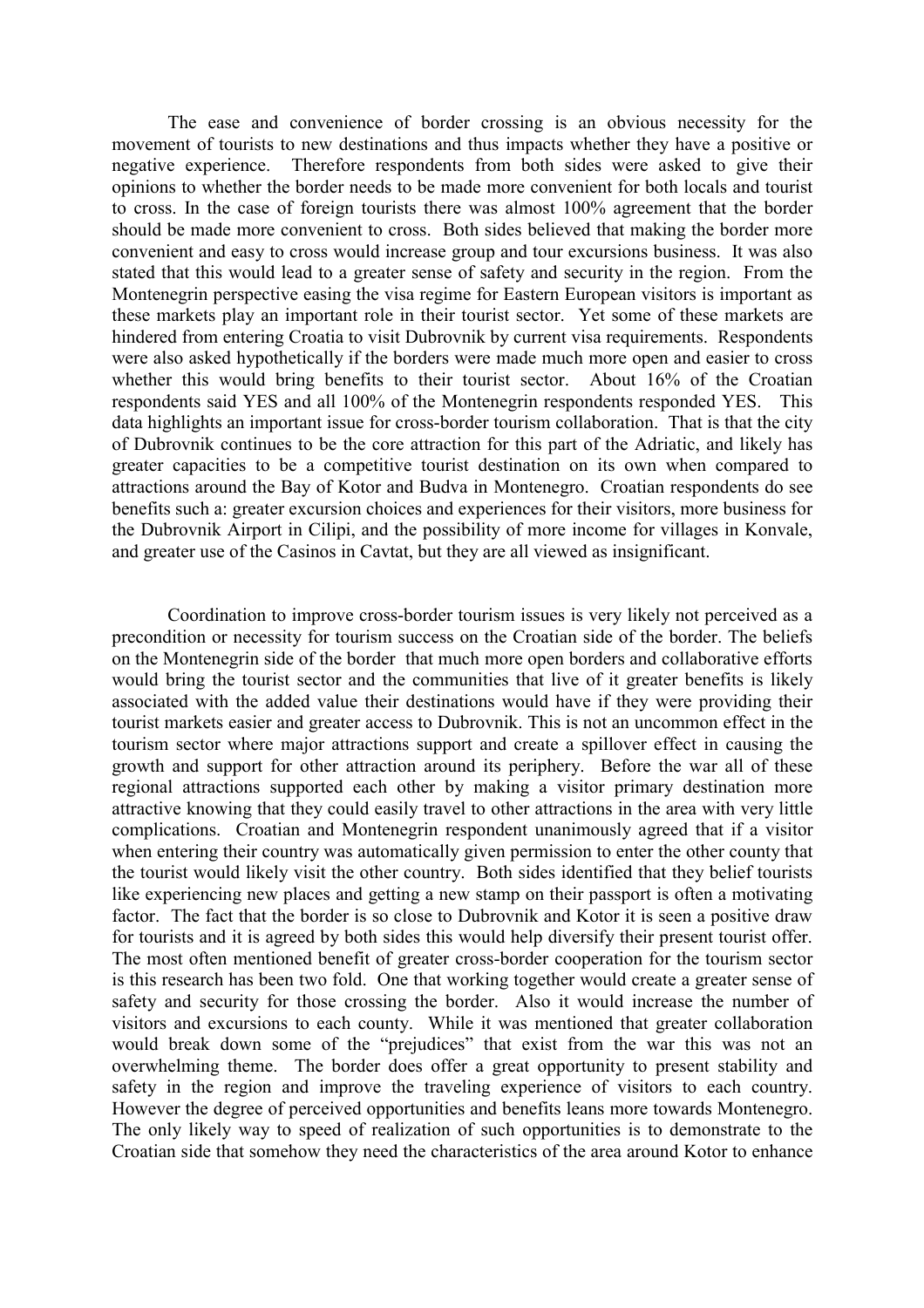their offerings. This may not occur on its own until Montenegrin side improves and develops its tourist offering further.

The physical and psychological consequences of the war remain the biggest issues and challenges to building active cooperation between the two countries. Both sides equally site this issue. The issue of the Prevlaka Peninsula was also mentioned. Prevlaka was a military base prior to the war in 1991 because of its location along the sea it was a strategic area to protect Yugoslavian waters. When the Yugoslav army retreated from Konavle and Prevlaka at the end of October 1992 it came under administration of United Nations forces. In December 2002, Croatia was granted authority over the area. Prior to this, while the President and Prime Minister of Croatia and Montenegro talked about turning this area into a tourist paradise that "will connect us not separate us", locally the picture was different. The Mayors on both sides of the border aired opposing views on rights to Prevlaka. It appears that both Ministries of Tourism are willing to develop this as a tourism destination and publicly Montenegro agrees that this is Croatian territory, but the issue is still contentious. Neither side sees any organization or single policy issue as a barrier to maturing a working relationship on issues important to tourism. The issues of Prevlaka and the visa regimes continue to be concerns, but ones that are gradually being addressed and worked on in a positive way. While 80% of the respondents from Montenegro felt there would be no risks if the border was liberalized, both sides did have concerns over increased crime. Economic risks associated with border liberalization were sited in about 11% of the Croatian cases. These revolved around fears associated with job loss to cheaper labor in Montenegro and loss of some commerce as prices are also cheaper for some consumer goods. 100 % percent of the respondents from Montenegro would personally support an agreement to liberalize the border while only 63% of the Croatian respondents said yes they would. The main theme that echoed throughout the ones who said they would not support it was that it was too early the war wounds have to heal. And maybe it would require a new generation to establish a healthy relationship. The main threat continues to be that if the there continues to be uneven economic development on the border regions both sides may suffer from instability. Additionally if basic issues related to the war such as what country owns a particular peace of land remain unresolved then cross-border tourism will be put on hold. The threat of conflict is always real, but with the goal of EU membership in the not to distant future both sides especially Croatia are eager to create transparent and stable relations with each other.

#### **CONCLUSION**

In the end very little policy development can change the minds and hearts that have been impacted by the war. While these concerns remain it may be through the pure need to do business and improve livelihoods that each side gradually will work together professionally as the personal scars fade. Some say it's "too early", the feelings from the war are "too strong", "too recent". However cross-border progress is being made. Over the last 10 years many more important issues than tourism have taken center stage and have been gradually improving. While these are difficult challenges all sides have made positive efforts in the areas concerning; citizenship, refugees and return of their property, repairing war damages, the establishment of borders and the return of regional stability. This is not to say things are perfect, but only to reiterate reasonable progress is being made on some very sensitive topics. These countries are also still struggling with the transition towards a market economy. Since these internal mechanisms are still developing in Bosnia-Herzegovina, Croatia, and Montenegro they often make interactions between all sides a little more